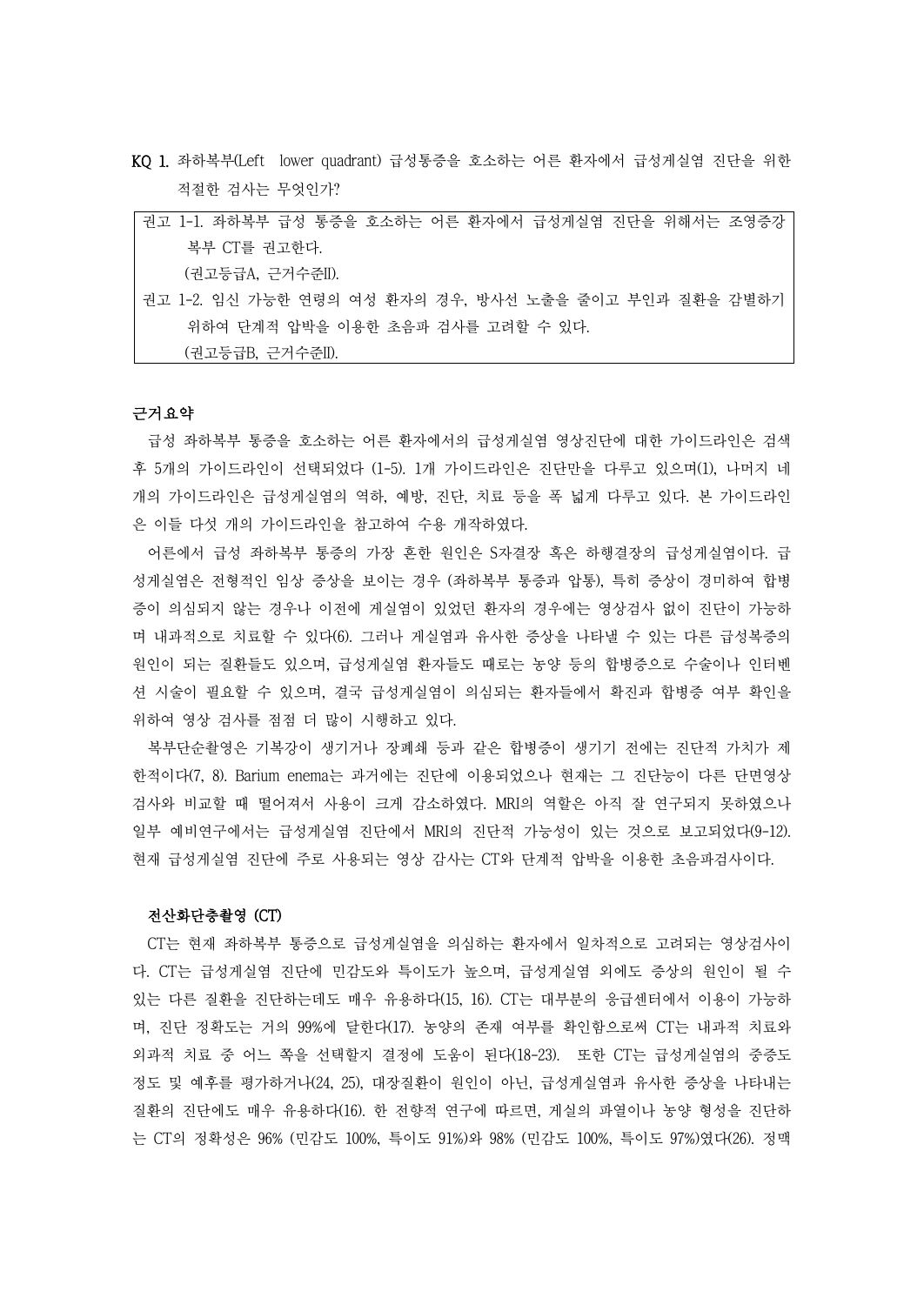내 조영제, 구강조영제, 경직장조영제 등 다양한 조영제가 CT검사의 민감도와 특이도를 높이기 위 하여 사용되었으며, 사용된 조영제 및 기법과 관계없이 급성게실염의 진단 정확도는 매우 높았다.<br>한 후향적 연구에서는 경정맥 조영제를 사용한 조영증강 CT가 구강조영제 및 경정맥 조영제를 모 두 사용한 CT와 유사하나 진단능을 보였다(27). 경직장 조영제는 대부분의 국가에서 거의 사용되지 않는다(28). 저선량 CT는 방사선량을 75-90%까지 감소시킬 수 있었으며 민감도와 특이도는 유사한 것으로 보고되었다(29).

#### 초음파 (Ultrasonography)

대부분의 연구 결과는 CT에 관한 것이지만, 일부 연구자들은 복부초음파를 급성게실염이 의심되 는 환자들에서 대안적인 영상검사로 제시되고 있다. 단계적 압박을 이용한 초음파 검사의 민감도는 77-98%, 특이도는 80-99%로 보고되고 있으며(30, 31), 한 메타분석에서는 초음파와 CT가 모두 급성 게실염 진단에 효과적인 진단도구로 보고있으나 좌하복부 통증에 관해서는 초음파의 민감도는 33-78%, CT의 민감도는 50-100%로 보고하고 있다(32). 초음파와 CT를 직접 비교한 연구에서 초음파 의 민감도(61%)는 CT의 민감도(81%)보다 통계적으로 유의하게 낮았다 (0=0.048)(33). 또다른 연구자 들은 급성게실염의 합병증을 진단하는데 초음파의 민감도는 21%로 부족하다고 주장하였다(34). 하지 만 초음파검사를 지지하는 연구들도 있는데, 한 연구에서는 초음파와 CT의 진단능에 통계적인 차이 는 없었으며, CT가 기복강을 진단하거나 농양을 발견하는데 좀더 우월하였다(35). 다른 연구자들은 초음파검사를 먼저 시행하고 음성인 경우 CT를 시행하는 것이 CT를 바로 시행하는 것보다 더 민감 하며, CT 시행건수를 줄일 수 있다고 보고하였다(8, 36). 따라서 일부 가이드라인에서는 초음파검사 를 먼저 시행하고, 초음파에서 음성인 경우 CT를 시행하는 단계적인 적용을 추천하기도 하였다(3, 5). 출산이 가능한 연령대에서 급성게실염과 골반염증성질환이나 자궁외 임신 등 산부인과적 질환을 감별하는 것이 중요한데, 초음파 검사, 특히 경질 초음파 검사는 이러한 경우에 매우 유용하다(37, 38). 또한 임신 가능성이 있는 여성의 경우, 방사선 방호를 고려하여 초음파를 이용한 진단을 우선 고려해 볼 필요도 있다. 하지만 가임 여성의 경우에도 생리 주기 및 소변 임신방응 검사로 임신을 배제하는 경우 CT 검사를 피할 필요는 없다. 단계적 압박을 이용한 초음파검사의 문제점은 검사자 의 능력에 크게 좌우되어 경험 많은 검사자가 필요하다는 점으로, 이러한 초음파 검사 기법에 익숙 한 영상의학과 전문의가 응급실에 상주하지 않는 경우 적용에 어려움이 있다(32, 39). 국내에는 이와 같은 환경이 갖추어지지 않은 경우가 대부분으로 초음파와 CT의 단계적 적용에 어려움이 있으며,<br>초음파검사는 환자의 체형에 큰 영향을 받는 점 또한 CT와 비교하여 단점으로 지적될 수 있다.<br>**자기공명영상 (MRI)** 

급성게실염을 진단하는 MRI의 능력에 관련된 일부 예비연구가 발표되어 있으며, 민감도는 86-94%, 특이도 88-92%로 보고되어 CT와 유사한 성적을 보였다(9-12). 농양 등의 합병증의 영상 소 견은 CT와 유사하나 장관외 공기를 진단하는 능력은 CT보다 부족했다(11, 40). 급성게실염이 반복되 는 젊은 환자에서 방사선 노출을 줄이기 위하여 MRI의 사용이 고려될 수 있으나, 아직 복통의 원인 진단을 위한 MRI의 보험급여가 우리나라에서 이루어지지 않고 있는 점 또한 문제이며, 좌하복부 통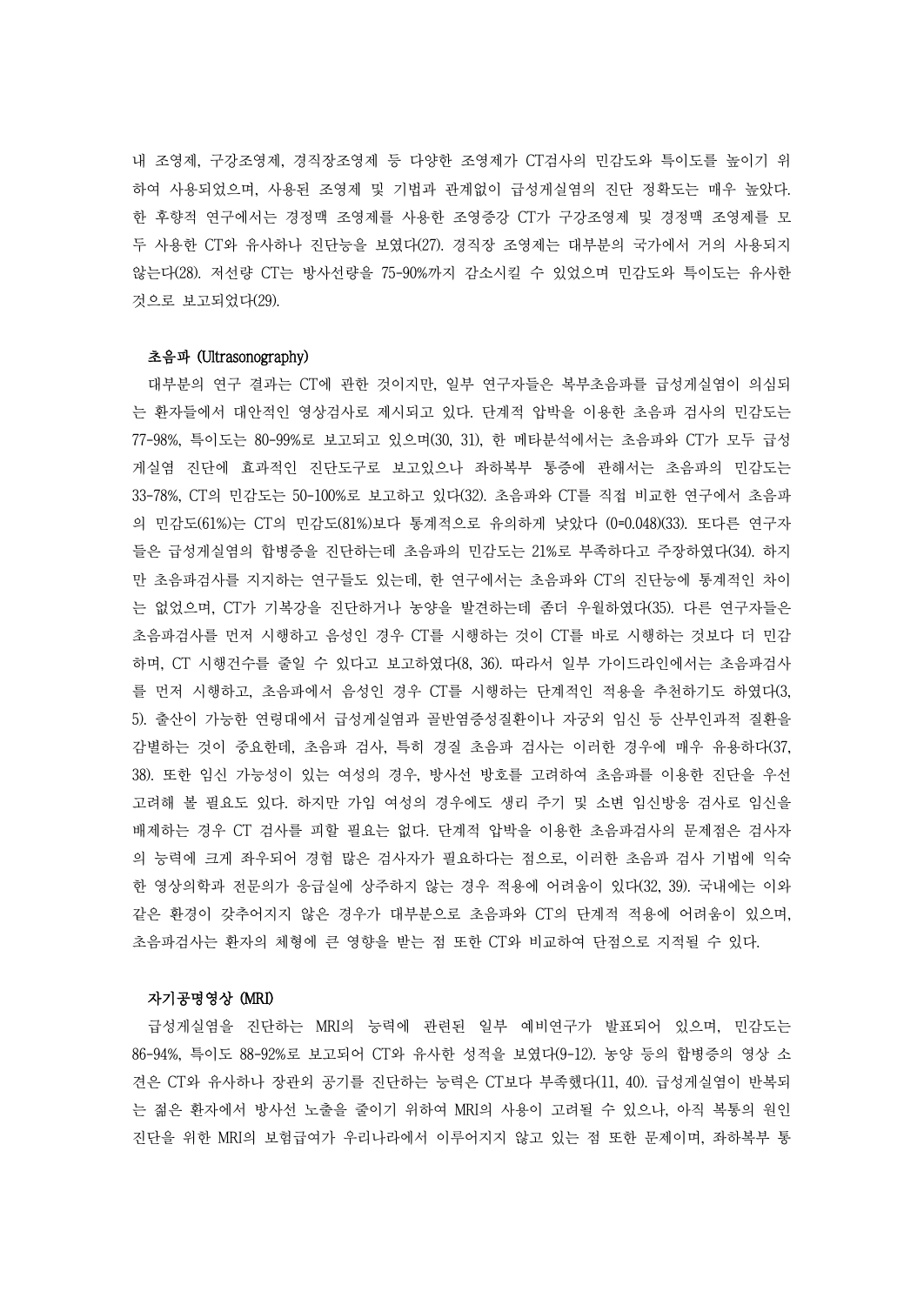증의 진단을 위한 MRI의 진단능은 아직 자세히 연구되지 않았다.

### 권고 고려사항

# a. 이득과 위해

CT: 급성게실염 진단과 동시에 농양 등 관련 합병증 및 대장 외 복강내 질환의 진단이 동시에 가 능하는 장점이 있으며 진단능이 높다. 하지만 방사선 피폭의 문제가 있어 반복적인 급성게실염 에 피소드가 있는 경우 및 임신 가능성이 있는 여성의 영우 검사를 시행할 것인지 여부를 고려해야 한 다.<br>-<br>- **초음파**: 단계적 압박법을 이용한 초음파 검사의 진단능은 CT보다는 떨어지나 매우 높은 것으로

보고되어 있으며 특히 임신 가능 연령의 여성에서는 부인과 질환을 감별하는데 도움이 될 수 있다.<br>하지만 검사자의 경험과 능력에 크게 좌우되는 문제점이 있어 오진의 가능성을 항상 염주에 두어야 한다.

# b. 국내 수용성과 적용성(Acceptability and Applicability)

진료지침의 국내 수용성과 적용성은 평가결과 큰 무리가 없는 것으로 판단되었다. 수용성과 적용 성 평가표는 부록 2에 제시한다.

## c. 검사별 방사선량

조영증강 복부 CT AAAA 복부 초음파검사 0 복부 MRI 0

# 참고문헌

- 1. Mcnamara MML, T.; Camacho,M.A.; Carucci,L.R.; Cash, B.D.; Feig,B.W.; Fowler,K.J.; Katz, D.S.; Kim,DH.; Smith,M.P.; Tulchinsky,M.; Yaghmai,V.; Yee,J.; Rosen,M.P. American Colleg e of Radiology ACR Appropriateness Criteria: Left Lower Quandrant Pain - Suspected D iverticulitis. 2014.
- 2. Andersen JC, Bundgaard L, Elbrond H, Laurberg S, Walker LR, Stovring J, et al. Danish national guidelines for treatment of diverticular disease. Dan Med J. 2012;59(5):C4453.
- 3. Andeweg CS, Mulder IM, Felt-Bersma RJ, Verbon A, van der Wilt GJ, van Goor H, et a l. Guidelines of diagnostics and treatment of acute left-sided colonic diverticulitis. Dig S urg. 2013;30(4-6):278-92.
- 4. Feingold D, Steele SR, Lee S, Kaiser A, Boushey R, Buie WD, et al. Practice parameters for the treatment of sigmoid diverticulitis. Dis Colon Rectum. 2014;57(3):284-94.
- 5. Kruis W, Germer CT, Leifeld L, German Society for Gastroenterology D, Metabolic D, T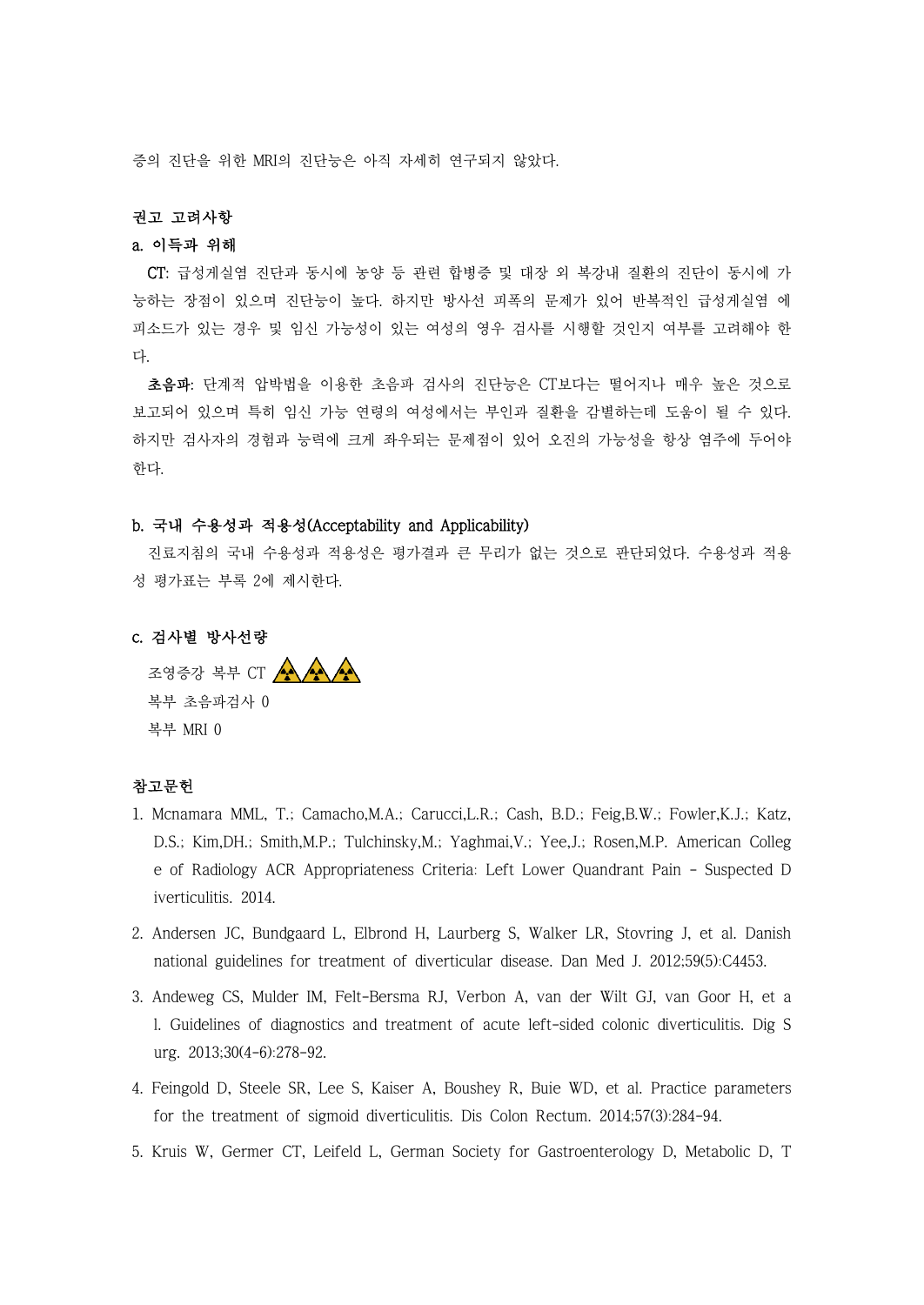he German Society for G, et al. Diverticular disease: guidelines of the german society f or gastroenterology, digestive and metabolic diseases and the german society for genera l and visceral surgery. Digestion. 2014;90(3):190-207.

- 6. Andeweg CS, Knobben L, Hendriks JC, Bleichrodt RP, van Goor H. How to diagnose acu te left-sided colonic diverticulitis: proposal for a clinical scoring system. Ann Surg. 2011; 253(5):940-6.
- 7. Alshamari M, Norrman E, Geijer M, Jansson K, Geijer H. Diagnostic accuracy of low-dos e CT compared with abdominal radiography in non-traumatic acute abdominal pain: pros pective study and systematic review. Eur Radiol. 2016;26(6):1766-74.
- 8. Andeweg CS, Wegdam JA, Groenewoud J, van der Wilt GJ, van Goor H, Bleichrodt RP. Toward an evidence-based step-up approach in diagnosing diverticulitis. Scand J Gastroe nterol. 2014;49(7):775-84.
- 9. Ajaj W, Ruehm SG, Lauenstein T, Goehde S, Kuehle C, Herborn CU, et al. Dark-lumen magnetic resonance colonography in patients with suspected sigmoid diverticulitis: a feas ibility study. Eur Radiol. 2005;15(11):2316-22.
- 10. Buckley O, Geoghegan T, McAuley G, Persaud T, Khosa F, Torreggiani WC. Pictorial re view: magnetic resonance imaging of colonic diverticulitis. Eur Radiol. 2007;17(1):221-7.
- 11. Heverhagen JT, Sitter H, Zielke A, Klose KJ. Prospective evaluation of the value of ma gnetic resonance imaging in suspected acute sigmoid diverticulitis. Dis Colon Rectum. 20 08;51(12):1810-5.
- 12. Schreyer AG, Furst A, Agha A, Kikinis R, Scheibl K, Scholmerich J, et al. Magnetic res onance imaging based colonography for diagnosis and assessment of diverticulosis and di verticulitis. Int J Colorectal Dis. 2004;19(5):474-80.
- 13. Kircher MF, Rhea JT, Kihiczak D, Novelline RA. Frequency, sensitivity, and specificity of individual signs of diverticulitis on thin-section helical CT with colonic contrast mater ial: experience with 312 cases. AJR Am J Roentgenol. 2002;178(6):1313-8.
- 14. Niebling M, van Nunspeet L, Zwaving H, Eddes EH, Bosker R, Eeftinck Schattenkerk M. Management of colovesical fistulae caused by diverticulitis: 12 years of experience in one medical centre. Acta Chir Belg. 2013;113(1):30-4.
- 15. Destigter KK, Keating DP. Imaging update: acute colonic diverticulitis. Clin Colon Rectal Surg. 2009;22(3):147-55.
- 16. Mazzei MA, Cioffi Squitieri N, Guerrini S, Stabile Ianora AA, Cagini L, Macarini L, et a l. Sigmoid diverticulitis: US findings. Crit Ultrasound J. 2013;5 Suppl 1:S5.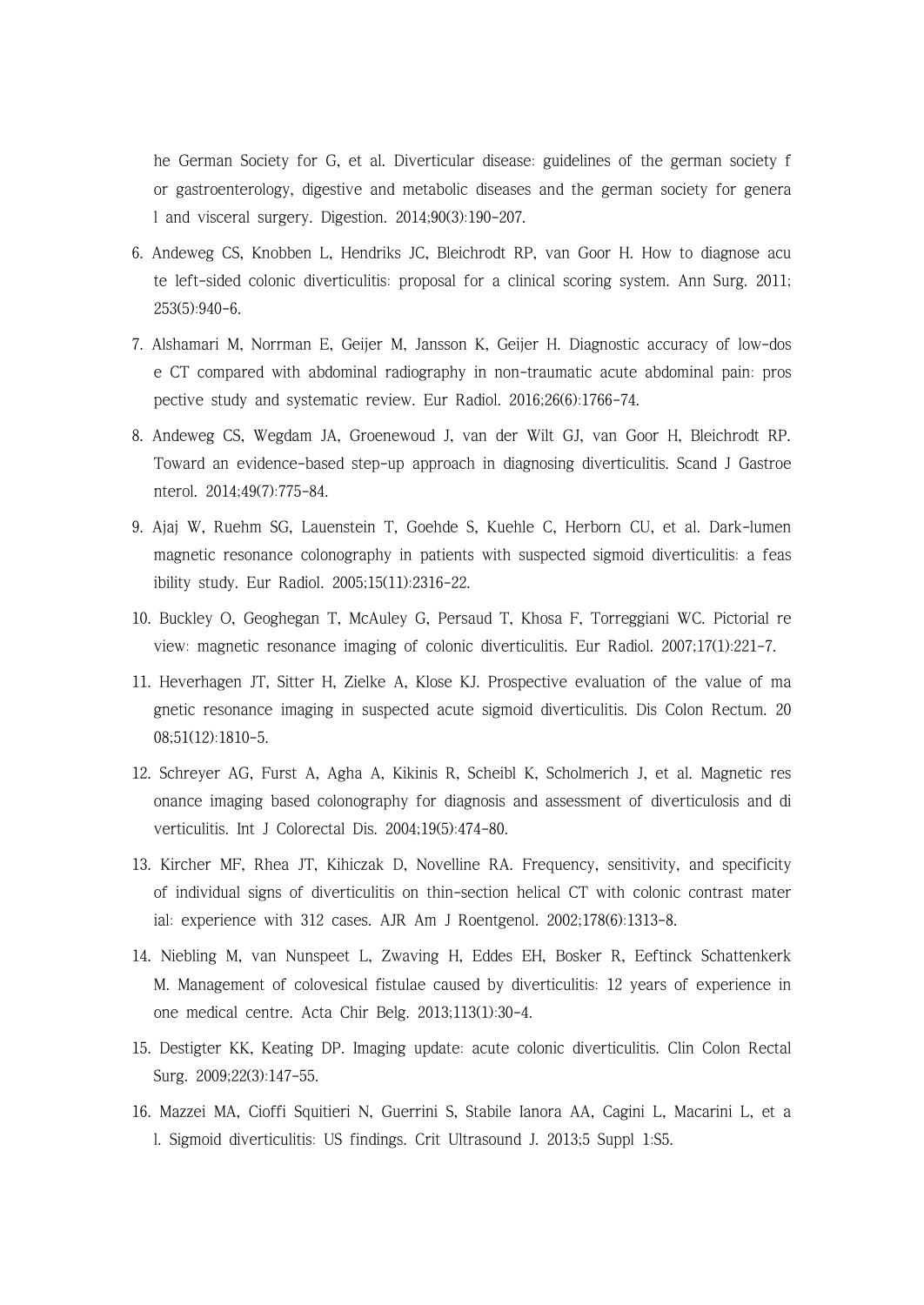- 17. Sai VF, Velayos F, Neuhaus J, Westphalen AC. Colonoscopy after CT diagnosis of diver ticulitis to exclude colon cancer: a systematic literature review. Radiology. 2012;263(2):38 3-90.
- 18. Al-Sahaf O, Al-Azawi D, Fauzi MZ, El-Masry S, Gillen P. Early discharge policy of pati ents with acute colonic diverticulitis following initial CT scan. Int J Colorectal Dis. 2008; 23(8):817-20.
- 19. Ambrosetti P, Gervaz P, Fossung-Wiblishauser A. Sigmoid diverticulitis in 2011: many q uestions; few answers. Colorectal Dis. 2012;14(8):e439-46.
- 20. Gielens MP, Mulder IM, van der Harst E, Gosselink MP, Kraal KJ, Teng HT, et al. Preo perative staging of perforated diverticulitis by computed tomography scanning. Tech Col oproctol. 2012;16(5):363-8.
- 21. Kaiser AM, Jiang JK, Lake JP, Ault G, Artinyan A, Gonzalez-Ruiz C, et al. The manage ment of complicated diverticulitis and the role of computed tomography. Am J Gastroen terol. 2005;100(4):910-7.
- 22. Ritz JP, Lehmann KS, Loddenkemper C, Frericks B, Buhr HJ, Holmer C. Preoperative C T staging in sigmoid diverticulitis--does it correlate with intraoperative and histological f indings? Langenbecks Arch Surg. 2010;395(8):1009-15.
- 23. Siewert B, Tye G, Kruskal J, Sosna J, Opelka F, Raptopoulos V, et al. Impact of CT-gu ided drainage in the treatment of diverticular abscesses: size matters. AJR Am J Roentg enol. 2006;186(3):680-6.
- 24. Ambrosetti P, Becker C, Terrier F. Colonic diverticulitis: impact of imaging on surgical management -- a prospective study of 542 patients. Eur Radiol. 2002;12(5):1145-9.
- 25. Tan JP, Barazanchi AW, Singh PP, Hill AG, Maccormick AD. Predictors of acute diverti culitis severity: A systematic review. Int J Surg. 2016;26:43-52.
- 26. Werner A, Diehl SJ, Farag-Soliman M, Duber C. Multi-slice spiral CT in routine diagnos is of suspected acute left-sided colonic diverticulitis: a prospective study of 120 patient s. Eur Radiol. 2003;13(12):2596-603.
- 27. Hill BC, Johnson SC, Owens EK, Gerber JL, Senagore AJ. CT scan for suspected acute abdominal process: impact of combinations of IV, oral, and rectal contrast. World J Sur g. 2010;34(4):699-703.
- 28. Broder JS, Hamedani AG, Liu SW, Emerman CL. Emergency department contrast practi ces for abdominal/pelvic computed tomography-a national survey and comparison with t he american college of radiology appropriateness criteria((R)). J Emerg Med. 2013;44(2):4